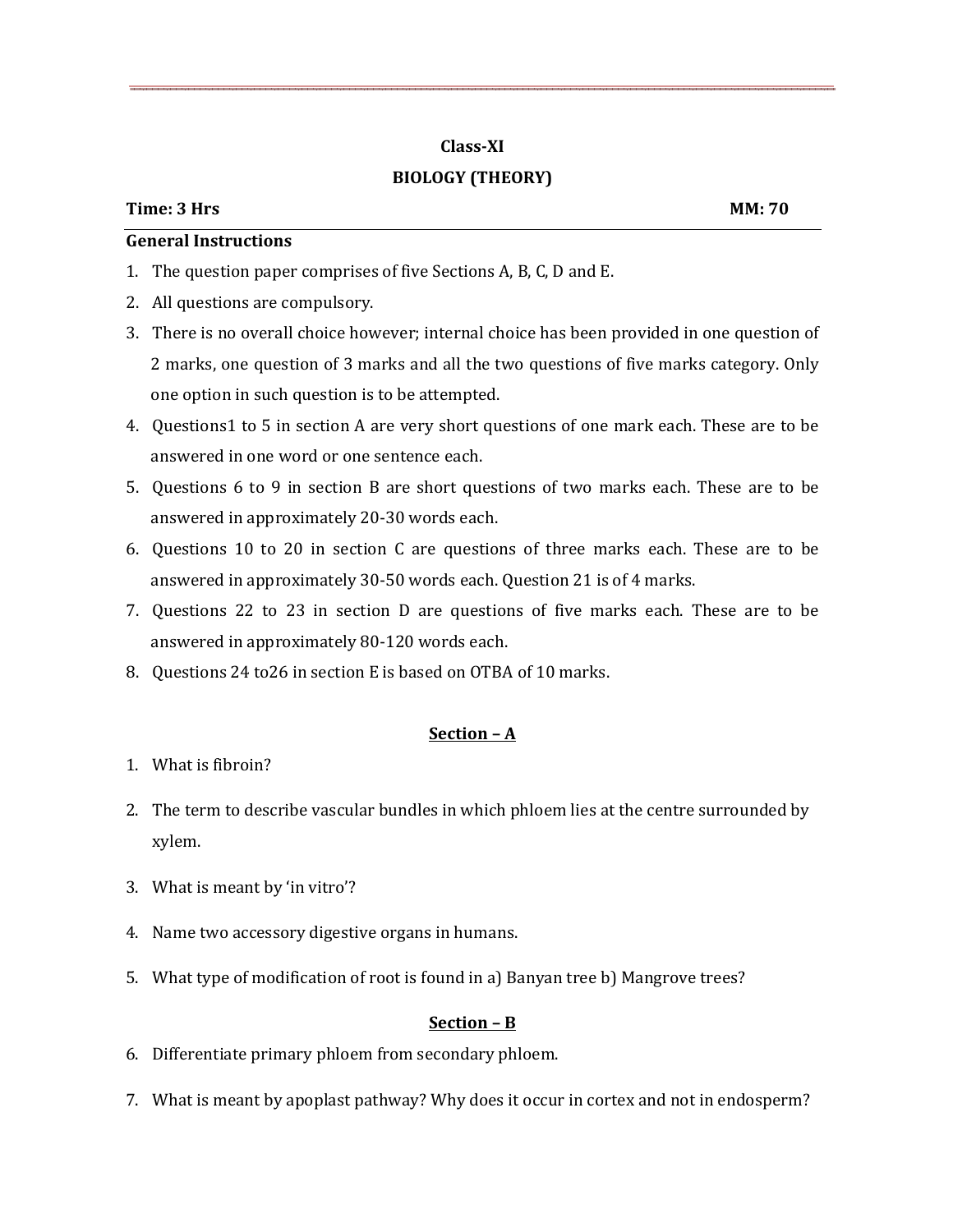**Or** 

Differentiate fibrous joints and cartilaginous joints.

- 8. What are the structures of Golgi complex?
- 9. Differentiate dicot stem and monocot stem.

### **Section – C**

- 10. Give the structural formula of a) Glycine, b) Alanine and c) Serine.
- 11. Draw the labelled diagram of circulatory system of cockroach.
- 12. Draw a diagram of mitochondrion.
- 13. Draw the different types of aestivation.
- 14. Give all the six classes of enzymes.
- 15. What is phyllotaxy? Give one difference between racemose and cymose inflorescence.
- 16. Relate the following with the phylum: radial symmetry, haemocoel, water vascular system, setae, pneumatic bones and radula.
- 17. Draw a labelled diagram of fluid mosaic model of plasma membrane.

#### **Or**

Draw the floral diagram of fabaceae.

- 18. Explain with examples the three categories of plants based on photoperiodism.
- 19. Explain mechanism of transpiration in plants?
- 20. Give the names of 4 classes of kingdom fungi.
- 21. Give 4 differences between cyclic and non-cyclic photophosphorylation
- 22. **Joy loves to play football and was selected as captain of the school team for the district level tournament. He also does social work. He attended a blood donation camp to donate blood and came to know that he was HIV positive. He lost interest in games and refused to play or study. He started counting his days. He remained**